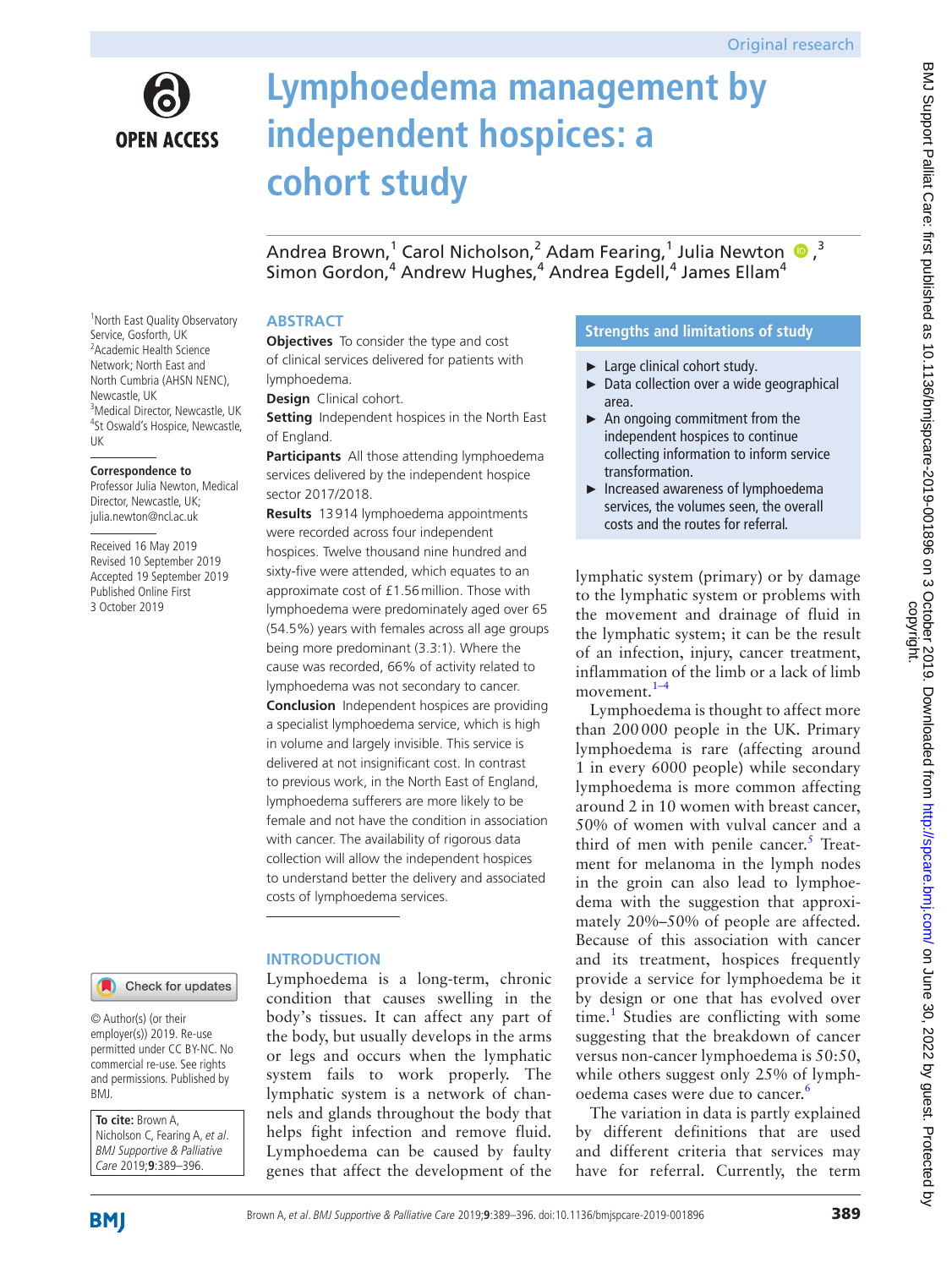'Lymphoedema' is used for all chronic oedemas that may include true 'primary' lymphoedemas, those secondary to cancer and its treatment and also those secondary to other causes of oedema in which a previously abnormal lymphatic circulation is overloaded by increased capillary filtration and a secondary lymphatic failure develops.

Guidelines recommend that if lymphoedema is suspected referral to a specialist, multidisciplinary, lymphoedema treatment centre for further assessment is advisable. Such services are rare. There is no cure for lymphoedema, but it is usually possible to control symptoms using techniques to minimise fluid build-up and stimulate the flow of fluid through the lymphatic system. These include wearing compression garments, good skin care, exercise, diet and lifestyle, and specialised massage techniques. Where lymphoedema services are provided, patients experience an improved quality of life,<sup>4</sup> with it recognised that successful care requires a long-term collaborative approach between patient and providers.

Patients with lymphoedema have a significant risk of developing cellulitis and of incurring hospitalisation for the management of cellulitis. In a study of 228 patients with lymphoedema,  $65$  patients (29%) had at least one episode of cellulitis and 16 of those required hospital admission with a mean length of stay of 12 days. A Kings Fund report confirms<sup>[8](#page-7-5)</sup> that cellulitis accounts for 7% of all emergency admissions in England and for 8% of the total costs for emergency admissions (£976 million of the total £12.2 billion). Specialist lymphoedema services help to reduce the occurrence of cellulitis and enable other cost-benefits such as improved compression garment prescription and reduced wastage and improved patient self-management, resulting in reduced utilisation of General Practitioner (GP) services.<sup>9</sup>

It is estimated that England currently spends more than  $£178$  million on admissions due to lymphoedema, with a rise in costs of £7million from 2013 to 2014, equating to more than 22904 additional admissions.<sup>[10](#page-7-7)</sup> It has been estimated that for every  $£1$  spent on lymphoedema services, the National Health Service (NHS) saves  $£100$  in reduced hospital admissions.<sup>[3](#page-7-8)</sup>

Historically, in the North East (NE) of England, lymphoedema services have developed to a large extent within the independent hospice setting, although the numbers and type of patients seen in these services have to date been largely invisible. In this study, we reviewed the prevalence and aetiology of lymphoedema delivered by the independent hospices in the NE of England.

#### **Methods**

The nine independent hospices across the NE have formed a collaborative (HNE) and are working together to develop a common data set in order to enable a collective description of the type and volume

of services which are provided by the hospices, and the patients and their families served. The analysis and interpretation of the information provided within the data set aim to enable the pattern of hospice service delivery and service users to be compared in detail across the region. The data presented here is part of the ongoing development of data capture in HNE.

## **Data collection: HNE local data set**

A data entry form template was developed for each hospice service containing the agreed fields in the data set, and most fields contained a drop down list of relevant data items to select from in order to make data entry easier and to limit the entries to certain data items. The templates were developed iteratively based on an initial draft local data set. Where feasible, the standard data items recommended by the Palliative Care Clinical Dataset (PCCDS) guidance<sup>10</sup> were used as the basis for the field; however, in some cases, a local list or adjustment to the standard list was required following discussion with the hospice representatives. Each hospice was asked to complete the templates and submit these for collation and analysis by the clinical and quality measurement unit (North East Quality Observatory Service). It was agreed that the initial submission of data (baseline extraction) would relate to the financial year 2017/2018 only.

Depending on the hospice service, individual patient level or aggregate counts of activity (or both) were collected as per the original National Council for Palliative Care (NCPC) data collection.<sup>[11](#page-7-9)</sup> No patient identifiable data was shared, instead, where individual (patient) level data was submitted, a unique patient ID code (created by the hospice) was used to enable all hospice activity across different services to be identified for each patient. From an analysis perspective, the data was pseudonymised, but the hospice could use the ID code to reidentify the patients in their local system, if further investigation was required. Data sharing agreements were in place with each hospice.

#### **Data items in the local data set**

There are three different groups of data items in the HNE local data set:

Client data: information about the patient such as age on admission, gender and ethnicity. Demographic information is valuable to understand service user profiles; however, only the minimum amount of data was collected.

Spell/service data: information that is not expected to change during a spell of care in a single setting, such as referral date, reason and source of referral, registered GP practice, diagnosis and discharge method and destination.

Phase data: details that are assessed and recorded at initial assessment and then repeated each time the phase of illness changes. These include phase data collection date and phase change date, phase of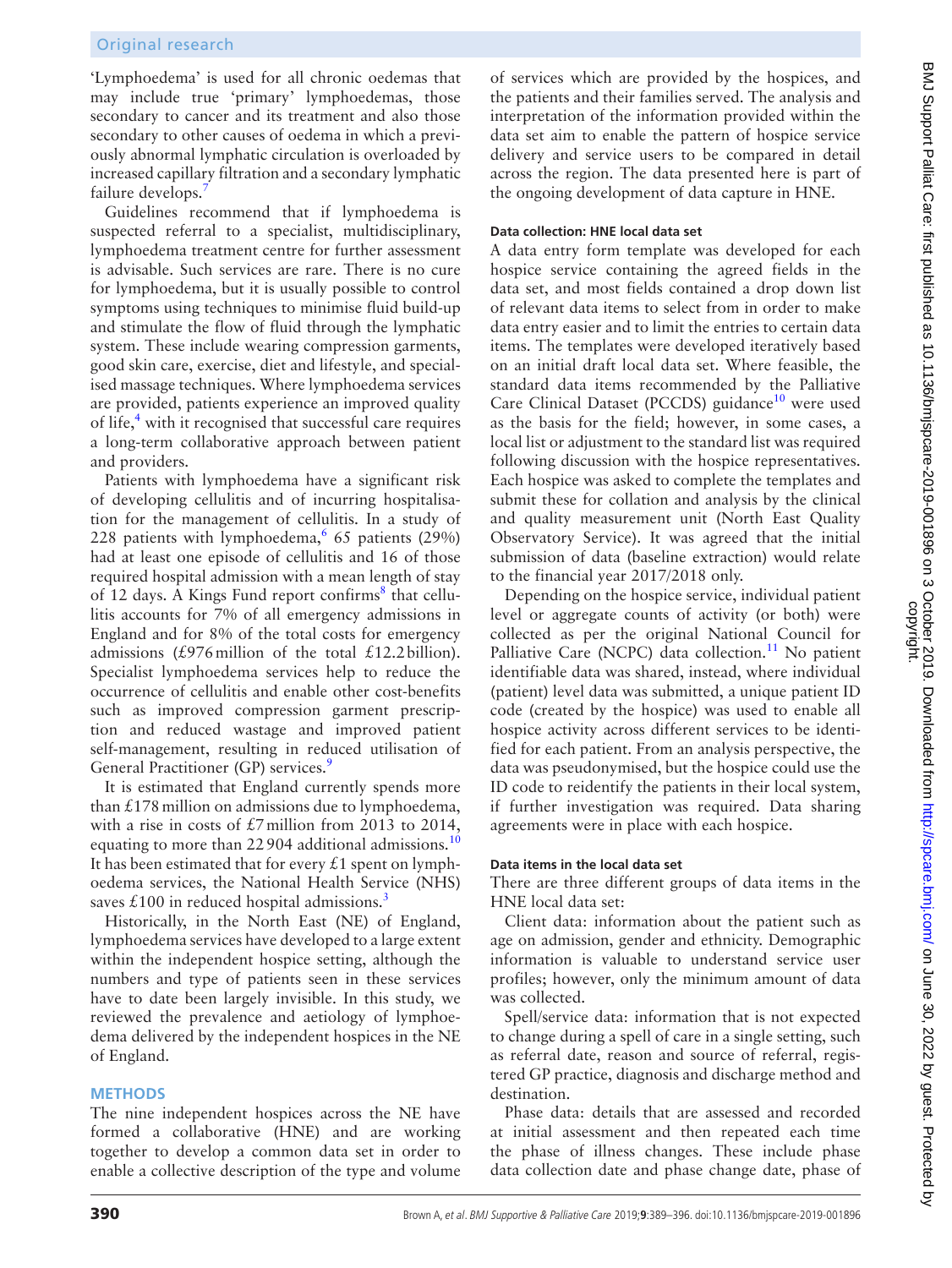illness, patient status (functional, pain, breathlessness, at peace, anxiety/distress and information needs) and carer support. There are multiple phases within a spell of care. Further details and definitions relating to the recording of this are available in the Guidance and Definitions document relating to the PCCDS.<sup>[12](#page-7-10)</sup>

## **Data analysis and interpretation**

The data analysis reported relates to activity reported by hospices for the financial year 2017/2018 only. The data is presented at either patient level or activity level, depending on which was most appropriate for each reported field.

## **Data submission details**

Four hospices within Hospices North East (HNE) submitted data relating to lymphoedema outpatients.

There is variation between hospices in terms of the completeness of the data reported, with some hospices submitting only activity where the patient attended and other hospices submitting activity including where the patient did not attend. The analysis of data in this report is based only on activity where the patient attended and where this is recorded in the lymphoedema outpatients data collection within the 'attendance status' field.

## **Costs for lymphoedema services**

The costs for delivery of lymphoedema services were calculated using the British Lymphoedema Society national 2018/2019 tariff,<sup>[13](#page-7-11)</sup> which estimates a new and review appointment for lymphoedema to have comparable costs of approximately  $£120$ . We believe that this is a conservative assessment of costs, as we did not consider the much higher costs associated with home visits or complex assessments  $(£329)$  or medical assessments (£234).

# **Results**

There were 13914 lymphoedema appointments recorded within 2017/2018 across the four hospices, of which 12965 were attended at a tariff cost of approximately  $\angle 120$  per appointment. This equates to a conservative estimate of total costs of £1.56million. The real costs of delivering the service were provided by three hospices and totalled £2322353.

Client identifiers were only submitted by three of the hospices and one of these reported only one attendance per patient. At patient level, the number of appointments per patient (where data was available) ranged from 1 to 109. Due to the variations in how this data has been submitted, at this stage it is not possible to accurately report the average number or median number of appointments per patient. However, [table](#page-2-0) 1 suggests that at the largest hospice in our region, the average number of attendances per patient is approximately five equating to a minimum of £600 per patient.

<span id="page-2-0"></span>

| Lymphoedema activity by hospice<br>Table 1 |       |                                        |         |
|--------------------------------------------|-------|----------------------------------------|---------|
| <b>Hospice</b>                             |       | <b>Attendances</b> Individual patients | -£      |
| St Clare's                                 | 99    | 99                                     | 11880   |
| St Oswald's                                | 9190  | 1901                                   | 1102800 |
| St Teresa's                                | 445   | 174                                    | 53400   |
| Teesside                                   | 3231  | Unknown                                | 387720  |
| Total                                      | 12965 |                                        | 1555800 |

# **Demographics**

The age profile (based on age at attendance) of those accessing lymphoedema services (based on all attendances) shows that over 36% of activity relates to those aged 45–64 years and 54.5% relates to those aged 65 years and over ([figure](#page-3-0) 1). It is possible for patients to be counted in more than one age group; however, it is not possible to determine the extent of this in this specific data set due to the absence of a patient identifier in records from one hospice.

In contrast to what is described in the Best Practise Guidelines, $<sup>1</sup>$  the age at attendance and gender</sup> of service users across the four hospices based on all lymphoedema outpatient activity ([figure](#page-3-0) 1) indicate that for all age groups the proportion of activity for female patients is higher than males. Further analysis of the data demonstrates that multiple appointments per patient have been recorded for both genders; however, the ratio of activity for females to males (at patient level) is approximately 3.3:1 (based on patientlevel data available from three hospices).

The age profile of those accessing lymphoedema outpatient services is very similar for all four hospices [\(figure](#page-3-1) 2). St Oswald's has a small proportion of activity for those aged 18 years and under.

# Ethnicity profile

Almost 55% of lymphoedema activity related to patients whose ethnic category was white. In over 41% of records, no ethnic group was recorded ([table](#page-3-2) 2).

## Geographical profile

The registered GP practice of each patient was recorded in the data set, and this was mapped to clinical commissioning group (CCG) in order to understand the geographical profile of the activity ([table](#page-3-3) 3). As there is substantial variation in CCG population size across the NE area, the activity rate per 1000 CCG population was included based on weighted CCG populations.

Newcastle Gateshead CCG and North Tyneside CCG have the highest rates of lymphoedema outpatient attendances (due to St Oswald's). From a data quality perspective, 25% of the activity did not contain a GP practice code. The GP practice code was not known for activity reported by Teesside hospice.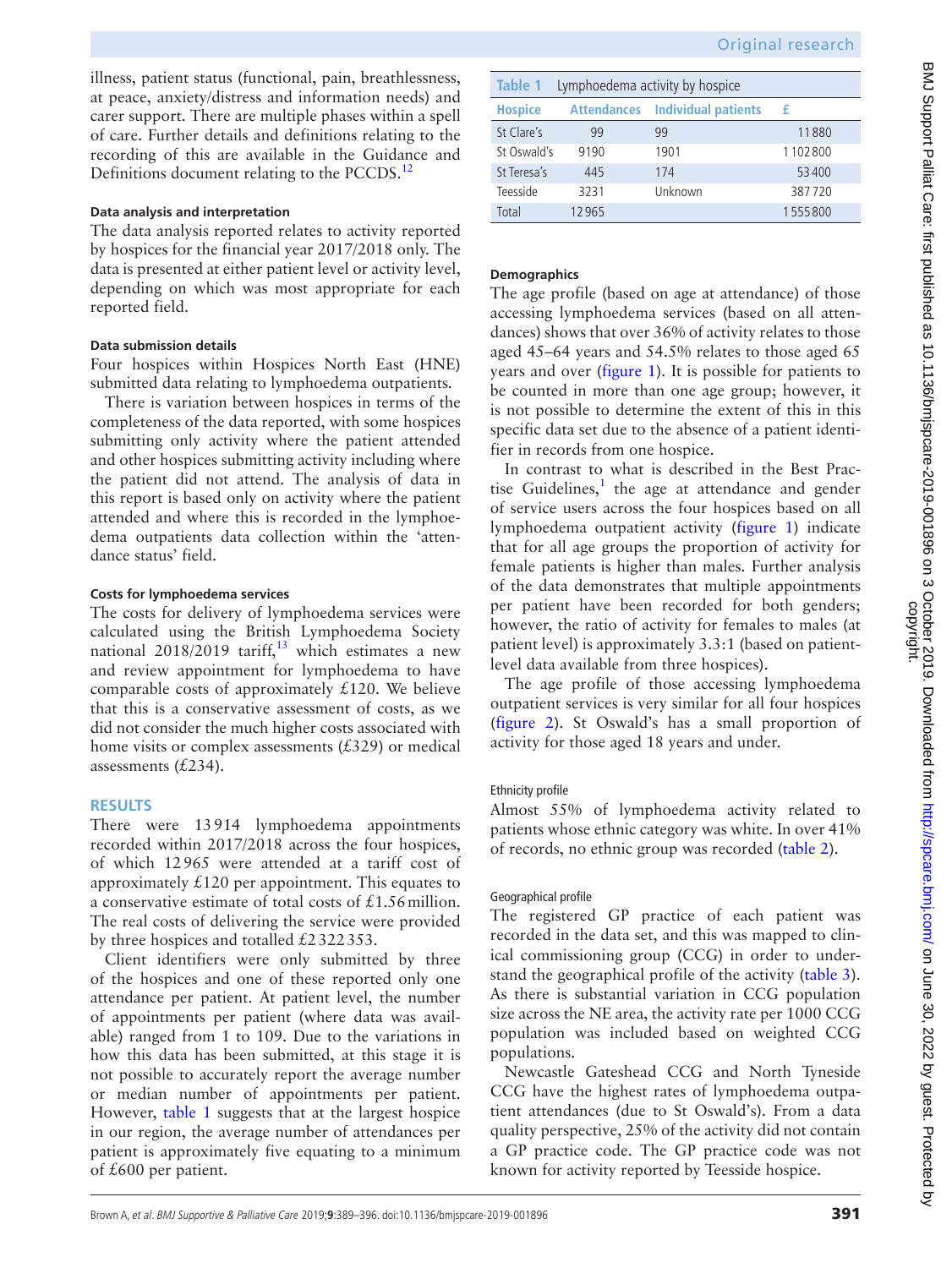

<span id="page-3-0"></span>**Figure 1** Lymphoedema outpatient activity by age and gender.

## **Lymphoedema service data**

The source of referral was recorded in the data set, based on a locally generated (non-standard) list of options, and this is therefore open to interpretation. As only one source of referral is reported per patient, irrespective of the number of lymphoedema appointments booked, a summary of the sources of referral is reported at patient level  $(n=2174)$  where feasible, that is, for three of the hospices (no data available for Teesside), and shown in [figure](#page-4-0) 3A. The most common source of referral to lymphoedema services is the GP.

The findings at hospice level for the remaining three hospices are shown in [figure](#page-4-0) 3B and indicate that the proportion of referrals from a GP varies from 96% to just under 57%.

#### Reason for referral

The standard list of data items to define reason for referral (detailed in the PCCDS guidance $10$  was recommended for use for this local data set; however, hospices have also included a number of other reasons for referral relevant to the patient). Although there is only one reason for referral given for multiple attendances for each patient, as the patient identifier is not present for data from one hospice, activity relating to reason for referral has been reported here based on all activity [\(table](#page-4-1) 4). The main reason for referral reported in the data set was for lymphoedema, followed by pain and symptom control.

As these are palliative care services, some of the patients seen by the lymphoedema service will have



<span id="page-3-1"></span>**Figure 2** Lymphoedema outpatient activity by age and hospice.

<span id="page-3-2"></span>

| Ethnic profile of lymphoedema activity<br>Table 2 |                         |                                            |  |
|---------------------------------------------------|-------------------------|--------------------------------------------|--|
| <b>Category</b>                                   | Lymphoedema<br>activity | <b>Proportion of</b><br><b>attendances</b> |  |
| White                                             | 7029                    | 54.2%                                      |  |
| Mixed                                             | 481                     | 3.7%                                       |  |
| Asian or Asian British                            | 32                      | 0.2%                                       |  |
| Black or Black British                            | 10                      | 0.1%                                       |  |
| Other ethic groups                                | 15                      | 0.1%                                       |  |
| Group unknown                                     | 2165                    | 16.7%                                      |  |
| Group not stated                                  | 3233                    | 24.9%                                      |  |
| Total                                             | 12965                   | 100%                                       |  |

been referred into the hospices initially for other 'palliative care' reasons (eg, pain and symptom management or complementary therapies) and that during the assessment or delivery of care, problems with lymphoedema will have been identified, which were then managed by the lymphoedema service. Hence, the reason for referral may be recorded as something other than 'Lymphoedema'.

The findings at hospice level are shown in [figure](#page-5-0) 4 and demonstrate that there is substantial variation between the hospices with regard to this field, which may be in part due to differences in how the data is recorded locally.

## Care type

This was a locally developed field used to describe the type of appointments offered within the lymphoedema service. A number of care type options were offered within the original service template, and hospices had the opportunity to report additional appointment types where relevant. The table below [\(table](#page-5-1) 5) shows

<span id="page-3-3"></span>

| Table 3<br>Lymphoedema outpatient activity by CCG |                             |                    |                                                      |
|---------------------------------------------------|-----------------------------|--------------------|------------------------------------------------------|
| <b>CCG</b> name                                   | No of<br><b>attendances</b> | $%$ of<br>activity | <b>Activity per</b><br><b>1000 CCG</b><br>population |
| North Tyneside                                    | 2459                        | 19.0               | 10.11                                                |
| Newcastle Gateshead                               | 4407                        | 34.0               | 7.89                                                 |
| Northumberland                                    | 1636                        | 12.6               | 4.57                                                 |
| Darlington                                        | 402                         | 3.1                | 3.38                                                 |
| South Tyneside                                    | 523                         | 4.0                | 2.81                                                 |
| Sunderland                                        | 91                          | 0.7                | 0.29                                                 |
| South Kent Coast                                  | 57                          | 0.4                | 0.27                                                 |
| Durham Dales,<br>Easington and<br>Sedgefield      | 88                          | 0.7                | 0.25                                                 |
| Hambleton,<br>Richmondshire and<br>Whitby         | 16                          | 0.1                | 0.11                                                 |
| North Durham                                      | 26                          | 0.2                | 0.10                                                 |
| Other CCGs                                        | 15                          | 0.1                |                                                      |
| <b>Blank</b>                                      | 3245                        | 25.0               |                                                      |
| Total                                             | 12965                       | 100                |                                                      |
| CCG, clinical commissioning group.                |                             |                    |                                                      |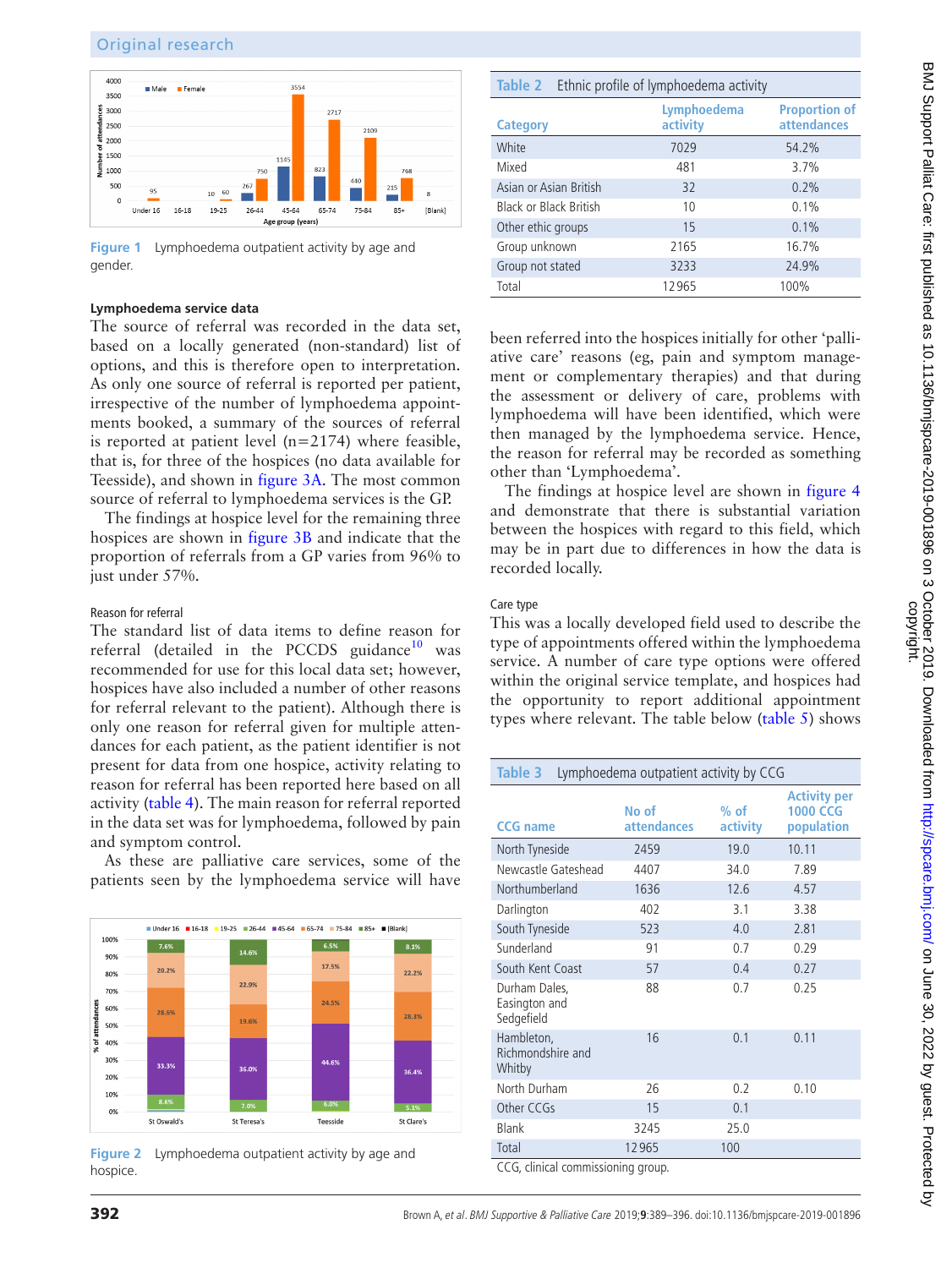

**Figure 3** (A) Lymphoedema appointment source of referral; (B) Hospice level.

St Teresa's

<span id="page-4-0"></span>St Clare's

10%

0%

<span id="page-4-1"></span>

| Lymphoedema appointments by reason for referral<br>Table 4 |                          |               |  |
|------------------------------------------------------------|--------------------------|---------------|--|
| <b>Reason for referral</b>                                 | <b>No of attendances</b> | % of activity |  |
| Lymphoedema                                                | 11633                    | 89.7          |  |
| Pain and symptom control                                   | 581                      | 4.5           |  |
| Patient care                                               | 205                      | 1.6           |  |
| Complementary therapy                                      | 171                      | 1.3           |  |
| Day hospice                                                | 115                      | 0.9           |  |
| Non-cancer diagnosis                                       | 79                       | 0.6           |  |
| Focus on living                                            | 75                       | 0.6           |  |
| End of life care                                           | 36                       | 0.3           |  |
| Carer support                                              | 27                       | 0.2           |  |
| <b>CBT</b>                                                 | 22                       | 0.2           |  |
| Cancer of breast                                           | 16                       | 0.1           |  |
| Other reported reason                                      | $\star$                  | 0.04          |  |
| Total                                                      | 12965                    | 100           |  |
| CBT, Cognitive Behavioural Therapy.                        |                          |               |  |

BMJ Support Palliat Care: first published as 10.1136/bmjspcare-2019-001896 on 3 October 2019. Downloaded from trip://spcare.bmj.com/ on June 30, 2022 by guest. Protected by

is possible that further grouping of these categories

■ Self Referral

Social Worker

This was recorded based on a local list with only two options. For two hospices, all activities were reported as being delivered on a one-to-one basis and in St Oswald's hospice 7.9% of activity was delivered in

Hospices were advised to use the International Classification of Diseases version 10 (ICD-10) code chapter (A-BB) from the PCCDS guidance<sup>11</sup> to record the diagnosis relating to each lymphoedema outpatient appointment; however, the submitted data

could take place in future.

St Oswald's

Care delivery type

patient groups.

Diagnosis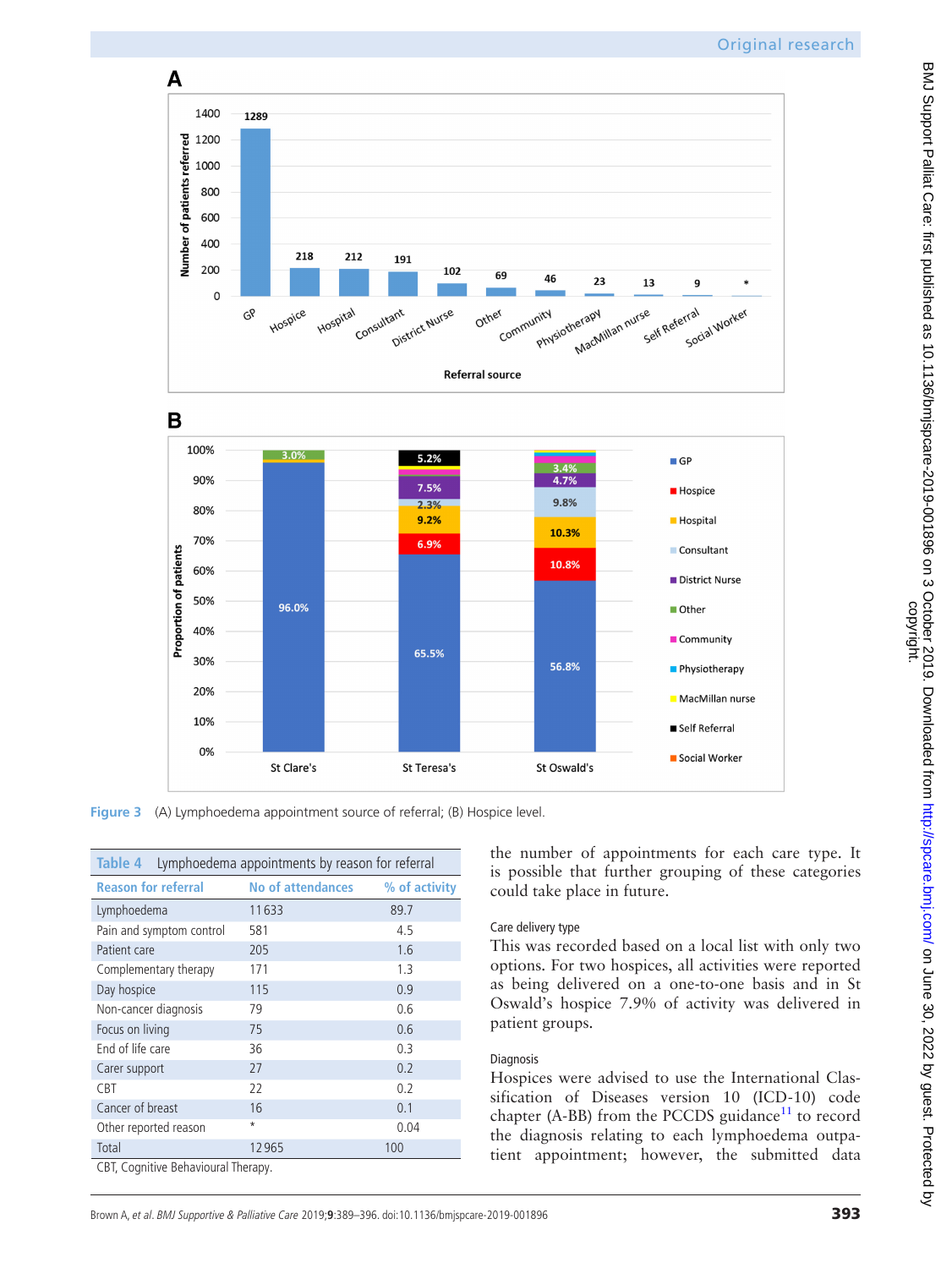![](_page_5_Figure_2.jpeg)

<span id="page-5-0"></span>**Figure 4** Lymphoedema appointments by reason for referral (hospice level).

also contained other information (including ICD-10 subchapter codes). As a result, for the initial analysis the hospice level data has been presented as cancer or non-cancer and by condition category, although in future this could be disaggregated further.

Almost 27% of lymphoedema service activity in 2017/2018 was in relation to cancer, with a further 53.1% of activity recorded as non-cancer. For 2601 records (20.1%), the diagnosis was unknown. The breakdown relating to all admissions by diagnosis is shown in [table](#page-6-0) 6, and the variation in diagnosis group for lymphoedema activity is shown in [figure](#page-6-1) 5 at hospice level.

#### **Discussion**

This study draws on data from a regional initiative in the NE of England. The independent hospices have

<span id="page-5-1"></span>

| Table 5 Lymphoedema activity by care type and delivery type<br>(*number is $<$ 6) |              |  |  |
|-----------------------------------------------------------------------------------|--------------|--|--|
| <b>Care type</b>                                                                  | <b>Total</b> |  |  |
| Assessment                                                                        | 455          |  |  |
| New                                                                               | 363          |  |  |
| Follow-up/review                                                                  | 6962         |  |  |
| Treatment                                                                         | 4200         |  |  |
| Re-refer                                                                          | 59           |  |  |
| Education                                                                         | 448          |  |  |
| Exercise                                                                          | 277          |  |  |
| Garment fitting                                                                   | 198          |  |  |
| General                                                                           | $\star$      |  |  |
| Blank                                                                             | $\star$      |  |  |
| Total                                                                             | 12965        |  |  |
| Care delivery type                                                                | Total        |  |  |
| One-to-one                                                                        | 12239        |  |  |
| Group                                                                             | 725          |  |  |
| Not applicable                                                                    | $\star$      |  |  |
| Total                                                                             | 12965        |  |  |

come together to consider their activity and where there may be opportunities to work collaboratively. As part of this, hospices NE have considered the delivery of lymphoedema services by the independent hospice sector in our region. It is clear that there is some variability and a need for greater consistency in terms of recording of activity and the collaborative is looking to collect data using the lymphoedema national minimum data set, as part of a UK wide benchmarking of lymphoedema services[.14 15](#page-7-12)

This collective review has confirmed that less than half of those seen in the services provided by the independent hospice sector have a cancer diagnosis to account for their lymphoedema. This is in keeping with reports from some reports but different from others.<sup>16</sup> In the first instance, this seems surprising considering the services are based in a hospice setting. However, it reflects the skill set of the teams delivering the service and how services have evolved over time. There are excellent resources available to underpin management of cancer-related lymphoedema, and more evidence for the benefits of generic approaches is needed in a non-cancer setting.<sup>17 18</sup> The variability across different CCG areas, however, suggests that awareness of the service and ability to refer are inconsistent and accessibility variable. Also, in contrast with previous reports, those seen in the hospices NE collaborative are predominantly female at all ages.

It is clear that independent hospices are providing a specialist lymphoedema service for the NE, which is likely to be improving the quality of life of those seen and reducing admissions.<sup>[1](#page-7-0)</sup> This quality service however is associated with significant cost, at a conservative estimate  $\geq \text{\pounds}1.6$  million, which is met only in part by commissioning. The real costs of the service equate to  $\geq \pounds 2.3$  million, suggesting a shortfall in funding above the available tariff of at least  $£0.7$  million costs, which are presumably being met from other funding sources. If the clinical and cost benefits of multidisciplinary lymphoedema services are to be realised, it is important that they are commissioned appropriately and that there are adequate levels of investment to ensure development of the services together with improving our understanding of this complex and increasingly prevalent condition.

This study has a number of limitations. There is variation between hospices in terms of the completeness of the data reported, with some hospices submitting only activity where the patient attended, and other hospices submitting activity including where the patient did not attend. The analysis of data in this report is based only on activity where the patient attended and where this is recorded in the lymphoedema outpatients data collection within the 'attendance status' field. It is important that a consistent data capture system is implemented across the independent hospice sector in the NE and elsewhere if we are to ensure that the volume of patients with lymphoedema is recognised and good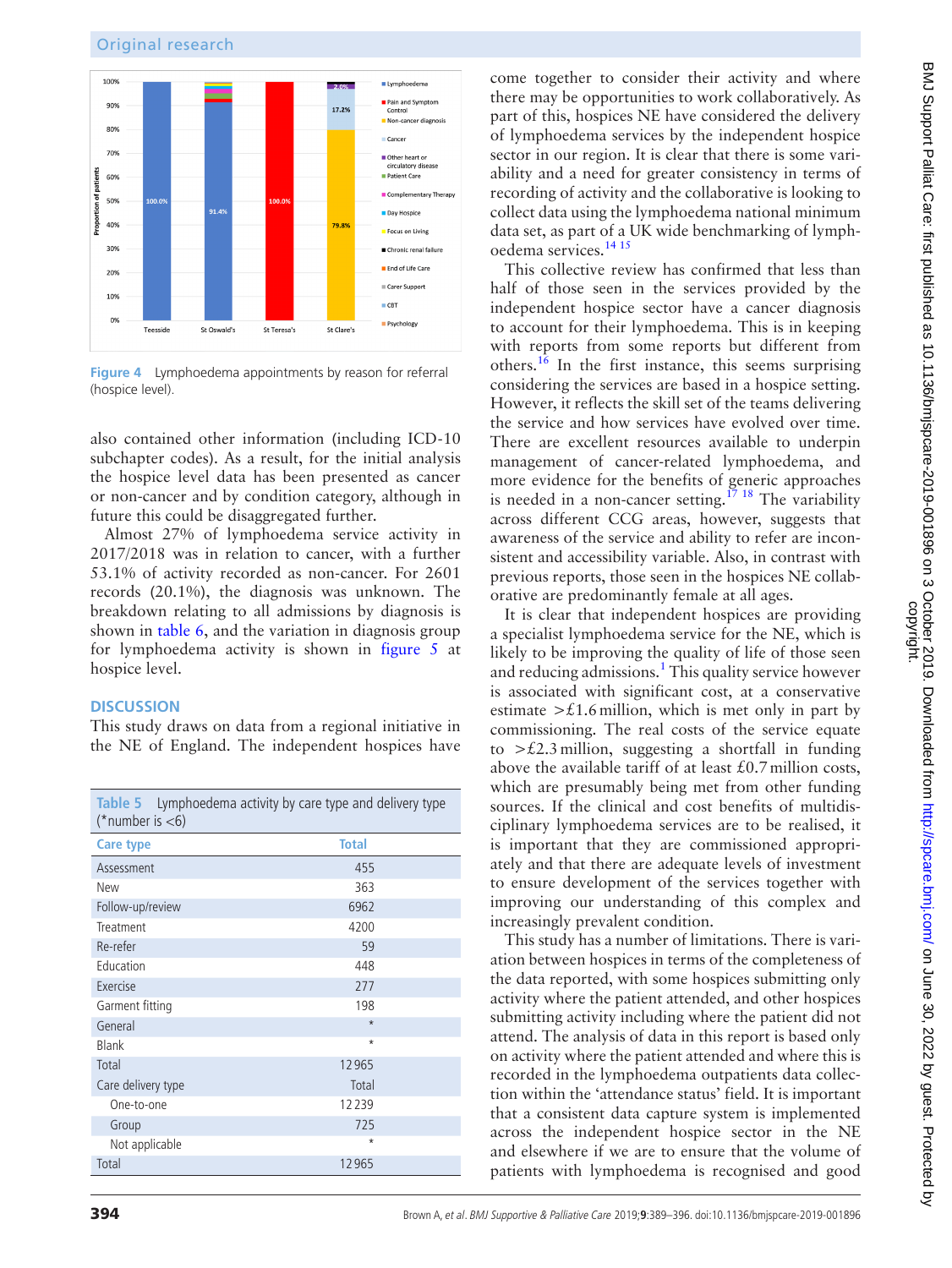<span id="page-6-0"></span>

| Lymphoedema activity by diagnosis<br>Table 6                                                 |                          |               |
|----------------------------------------------------------------------------------------------|--------------------------|---------------|
| <b>Category</b>                                                                              | <b>No of attendances</b> | % of activity |
| Cancer of breast                                                                             | 1623                     | 12.5          |
| Cancers of female genital organs                                                             | 726                      | 5.6           |
| Cancers of lip, oral cavity and pharynx                                                      | 375                      | 2.9           |
| Cancer of unknown primary or other unspecified                                               | 206                      | 1.6           |
| Cancers of male genital organs, including prostate                                           | 163                      | 1.3           |
| Cancers of digestive organs, including colon, rectum, stomach, excluding liver, GB, pancreas | 136                      | 1.0           |
| Cancers of respiratory and intrathoracic organs, including lung                              | 77                       | 0.6           |
| Lymphoid and haematopoietic cancers                                                          | 74                       | 0.6           |
| Cancers of urinary tract                                                                     | 29                       | 0.2           |
| Cancers of bone, skin, mesothelial and soft tissue, thyroid or endocrine                     | 24                       | 0.2           |
| Cancers of brain, eye and other CNS                                                          | 24                       | 0.2           |
| Cancer of independent multiple sites                                                         | 15                       | 0.1           |
| Cancer of liver, intrahepatic bile ducts, gallbladder-specified separate from digestive      | $\star$                  | 0.02          |
| Cancer of pancreas-specified separate from digestive                                         | $^\star$                 | 0.01          |
| Cancer subtotal                                                                              | 3476                     | 26.8          |
| Other heart or circulatory, excluding heart failure and stroke                               | 6272                     | 48.4          |
| All other non-cancer diagnoses (everything not included above)                               | 300                      | 2.3           |
| Neurological conditions (excluding MND and Alzheimer's)                                      | 120                      | 0.9           |
| Chronic respiratory disease                                                                  | 84                       | 0.6           |
| Heart failure                                                                                | 53                       | 0.4           |
| Chronic renal failure                                                                        | 29                       | 0.2           |
| Dementia including Alzheimer's                                                               | 14                       | 0.1           |
| Diabetes mellitus                                                                            | 8                        | 0.1           |
| Motor neuron disease                                                                         | $\star$                  | 0.05          |
| Liver failure, chronic liver disease, other non-malignant liver disease                      | $\star$                  | 0.02          |
| Stroke, infarction or haemorrhagic-specified separate                                        |                          | 0.0           |
| Non-cancer subtotal                                                                          | 6888                     | 53.1          |
| Unknown                                                                                      | 2601                     | 20.1          |
| Total<br>$*$ Nlumbor $C$                                                                     | 12965                    | 100           |

\*Number is <6.

CNS, Central Nervous System; GB, Gall Bladder; MND, Motor Neuron Disease.

![](_page_6_Figure_5.jpeg)

<span id="page-6-1"></span>Figure 5 Lymphoedema appointments by diagnosis group (cancer/non-cancer).